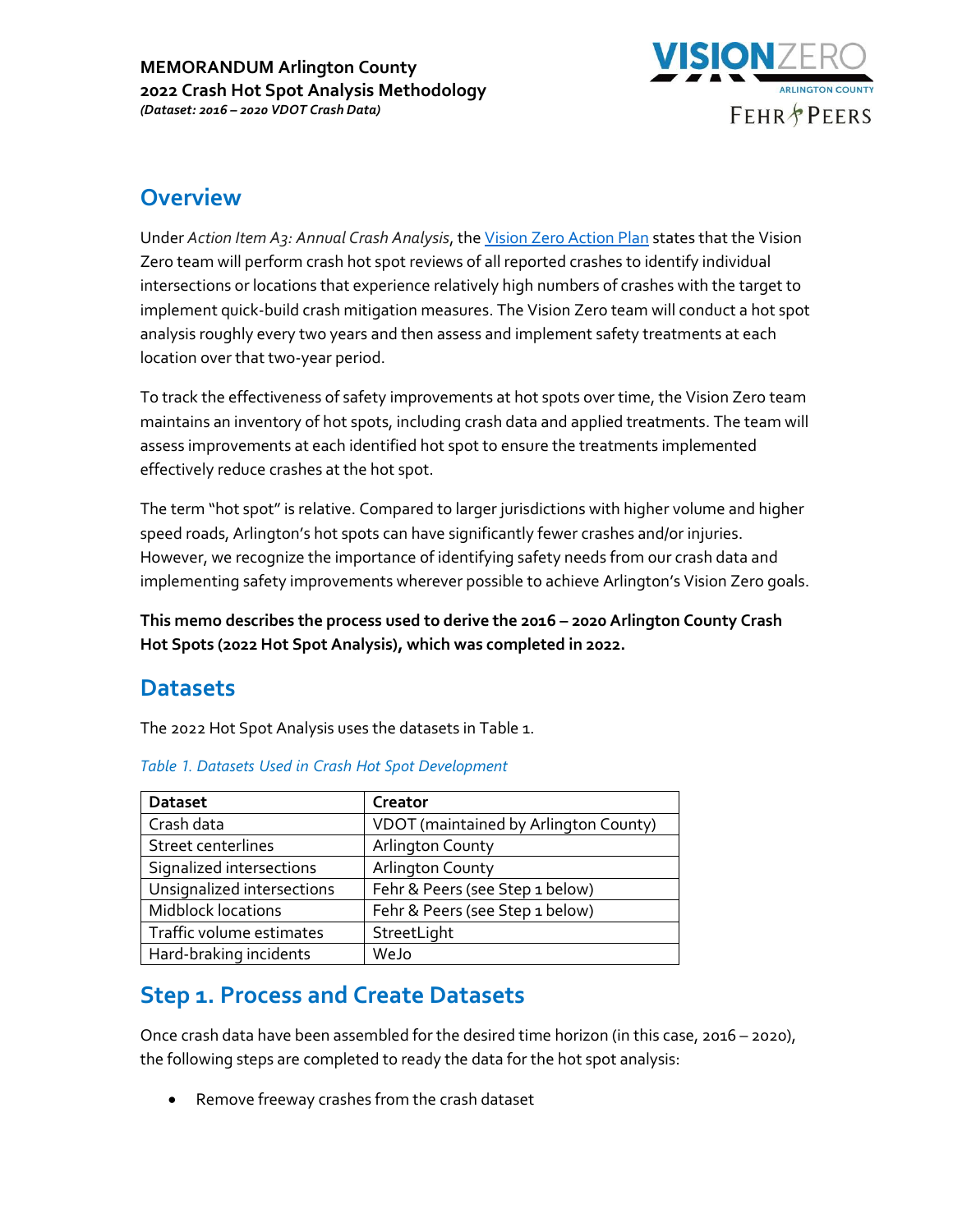

- o Remove crashes along I-66, I-395, and George Washington Memorial Parkway
- o Keep crashes at ramps intersecting surface streets
- Classify street centerlines as *arterial* or *neighborhood* based on the GIS attributes shown in Table 2 below

| <b>Street Centerline Type</b> |                                 | <b>Hot Spot Designation</b> |              |
|-------------------------------|---------------------------------|-----------------------------|--------------|
| GIS ID                        | <b>GIS Label Name</b>           | Arterial                    | Neighborhood |
| 0                             | <b>New</b>                      |                             | X            |
| 90                            | Other Jurisdiction              | X                           |              |
| 10                            | <b>Controlled Access</b>        | X                           |              |
| 21                            | <b>Other Principal Arterial</b> | X                           |              |
| 25                            | <b>Minor Arterial</b>           | X                           |              |
| 3 <sup>1</sup>                | Neighborhood Principal          |                             | X            |
| 35                            | Neighborhood Minor              |                             | X            |
| 50                            | <b>Private Street</b>           |                             | X            |
| 60                            | Access Ramp                     |                             |              |

#### *Table 2. Street Centerline Classifications for Hot Spot Development*

• Use combinations of *location type* and *street type* to establish *buffer distances*, as shown in Table 3. Buffer distances are used in GIS to assign a crash to one of the three location types:*signalized intersection*, *unsignalized intersection*, or *midblock location* (midblock also includes *ramp locations*, which are disaggregated from midblock in Step 5)

| <b>GIS ID</b> | <b>Location Type</b>         | <b>Street Type</b>                           | <b>Buffer Distance</b> |
|---------------|------------------------------|----------------------------------------------|------------------------|
| 1.1           | Signalized intersection      | Arterial intersecting<br>arterial            | 100'                   |
| 1.2           | Signalized intersection      | Arterial intersecting<br>neighborhood        | 100'                   |
| 2.1           | Unsignalized<br>intersection | Arterial intersecting<br>arterial            | 100'                   |
| 2.2           | Unsignalized<br>intersection | Arterial intersecting<br>neighborhood        | 100'                   |
| 3             | Signalized intersection      | Neighborhood<br>intersecting<br>neighborhood | 50'                    |
| 4             | Unsignalized<br>intersection | Neighborhood<br>intersecting<br>neighborhood | 50'                    |
| 5             | Midblock location            | Not at intersection:<br>Arterial             | N/A                    |
| 6             | Midblock location            | Not at intersection:<br>Neighborhood         | N/A                    |

#### *Table 3. Buffer Distances for Assigning Crashes to Location Types*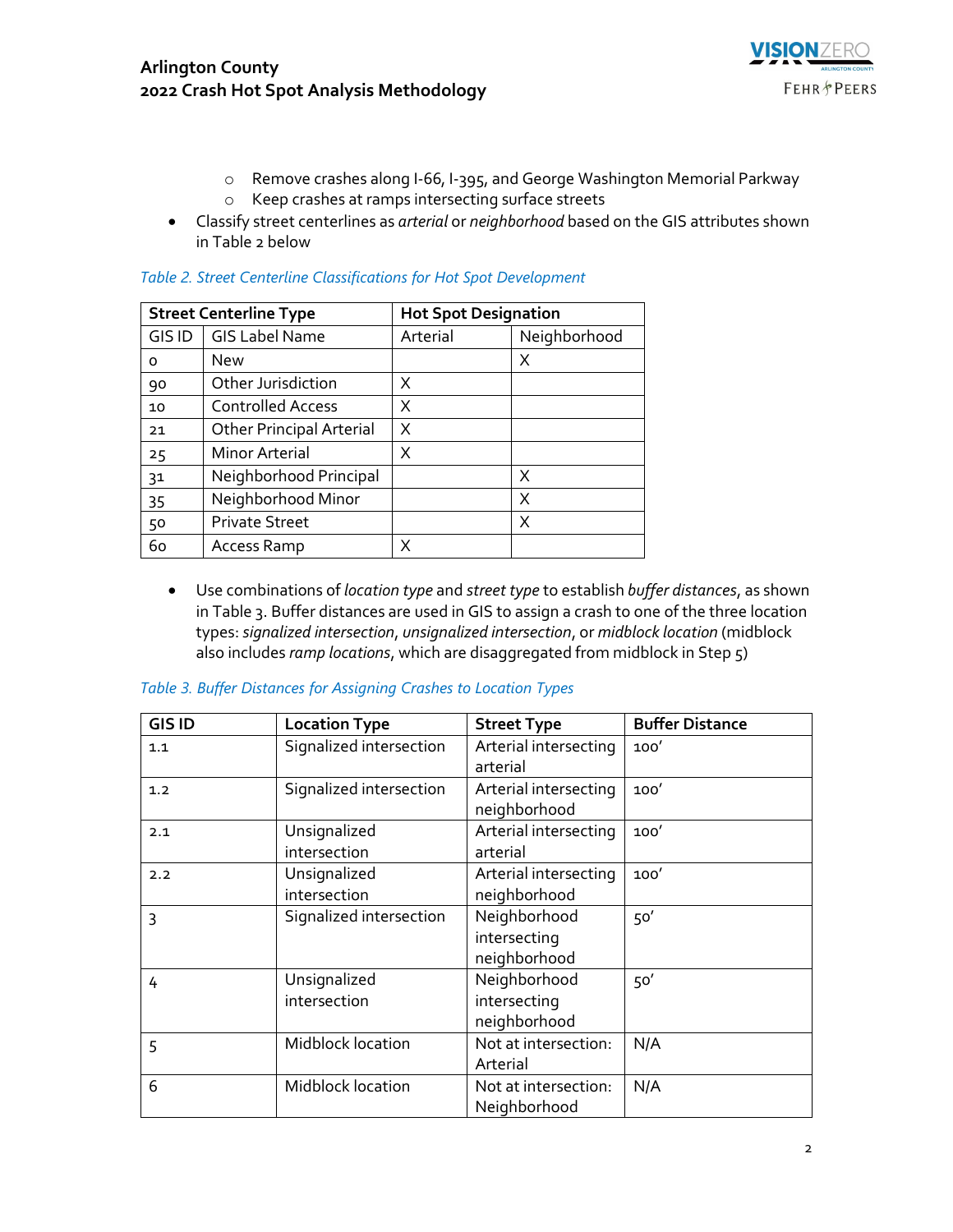

*Note: Buffer distances were established using an iterative process that considered intersection size and proximity of nearby intersections. Crashes not assigned to a signalized or unsignalized intersection are assigned to a midblock location.*

- Create *unsignalized intersection* dataset
	- o Using GIS, merge all street centerlines into one polyline
	- o Break polyline at locations where two line segments intersect at an angle (i.e., not end-to-end)
	- o Create new point feature from the above intersections as the basis for the unsignalized intersection dataset
	- o Manually review unsignalized intersections to remove any signalized intersections or points that were not actual non-signalized intersections
- Create *midblock location* dataset
	- o Using GIS, merge segments of the County's street centerline dataset as necessary to create unique midblock polylines
	- o Manually review midblock locations for accuracy
- Identify all road segments where a crash occurred as the basis for acquiring StreetLight and WeJo data
	- o Select road segments (midblock or intersection approach) where a crash occurred to pull 2019 StreetLight "All Vehicle" traffic volume estimates from VDOT StreetLight portal
	- o Use the same road segments (midblock or intersection approach) to pull October 2019 WeJo hard-braking data from Fehr & Peers' WeJo dataset
- Conduct quality assessment of datasets for accuracy

# **Step 2. Join Crash Data to Roads**

Complete the following processes to create a spatial connection between crash data, location data, StreetLight traffic volume estimates, and WeJo hard-braking data:

- Using buffer distances from Table 3, create a buffer around each signalized, unsignalized, and midblock location to assign crashes to each of these location types
- Use the following hierarchy for crash assignment:
	- o Assign signalized intersection crashes first, then non-signalized intersections, and then midblock locations
	- o Assign crashes to only one location
- Assign StreetLight traffic volume estimates and WeJo hard-braking data to each roadway location
	- o Each crash is assigned to a location, and each location has volumes and hardbraking data joined to it; therefore, each crash will receive an associated volume and hard-braking value
- QA/QC buffers, crash assignments to locations, and volume/hard-braking data assignments to locations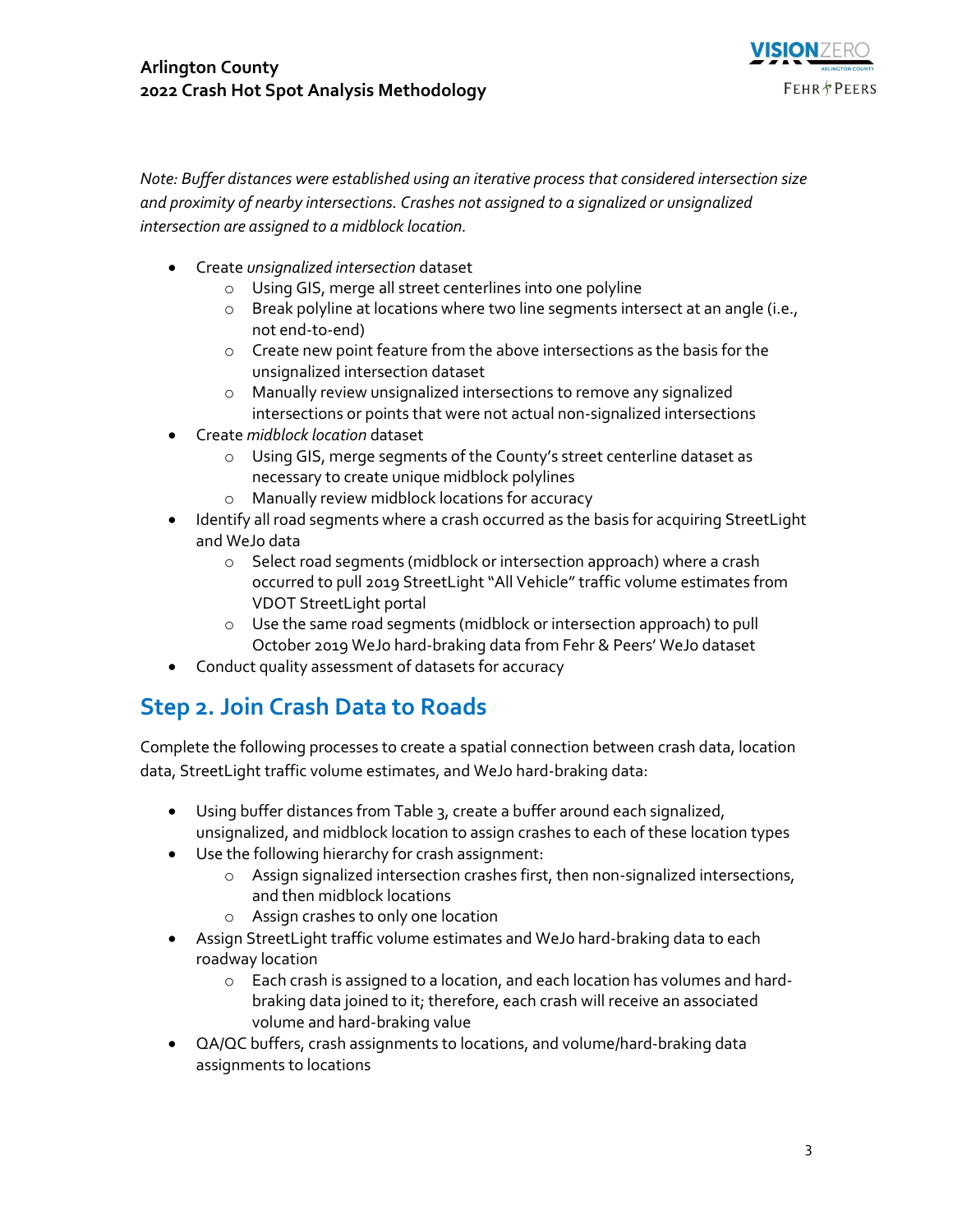

## **Step 3. Determine Equity Emphasis Areas**

Census Block Groups meeting *either* of the following criteria are considered Equity Emphasis Areas. These thresholds are derived from ART's Title VI analysis using 2014 data:

- Block Groups with 50%+ households with a median household income below \$50,000 *(note: this metric was modified from Title VI low income qualifying criteria—which recommends filtering to 17.5%+ household with a median household income below \$50,000—because the 50% cut off would more acutely program crash interventions in the top equity areas in the County)*
- Block Groups with 38.5%+ minority population

Crashes that fall within the above Block Groups are considered Equity Emphasis Area crashes. Crashes that fall outside those Block Groups are considered Countywide crashes.

### **Step 4. Weight and Normalize Crashes**

Weighting and normalizing crashes involves the following steps:

- Export crash dataset to Excel
- Determine crash severity weighting using the values in Table 4.

| <b>Crash Severity</b> | Weighting                                  |
|-----------------------|--------------------------------------------|
| Fatal injury          |                                            |
| Severe injury         | 2                                          |
| Visible injury        | 2                                          |
|                       | Note: This weight was originally 1. It was |
|                       | adjusted through the sensitivity testing   |
|                       | described in Step 5.                       |
| Nonvisible injury     | 1                                          |
| Property damage only  | 0.2                                        |
| Hard-braking incident | 0.02                                       |

#### *Table 1. Crash Severity Weighting*

*Note: Crash severity weighting was based on a scan of weights used in other Vision Zero cities.*

- Use Excel to run weighting formulas for all crashes:
	- o Formula for signalized and unsignalized intersections
		- $[(#$  fatal crashes x fatal crash weight) + ( $#$  severe injury crashes x severe injury crash weight) + (# visible injury crash x visible injury crash weight) + (# nonvisible injury crashes x nonvisible injury crash weight) + (# property damage only crashes x property damage only crash weight) + (total number of hard-braking per intersection x hard-braking incident weight)] / Largest StreetLight volume per intersection = *Intersection Index*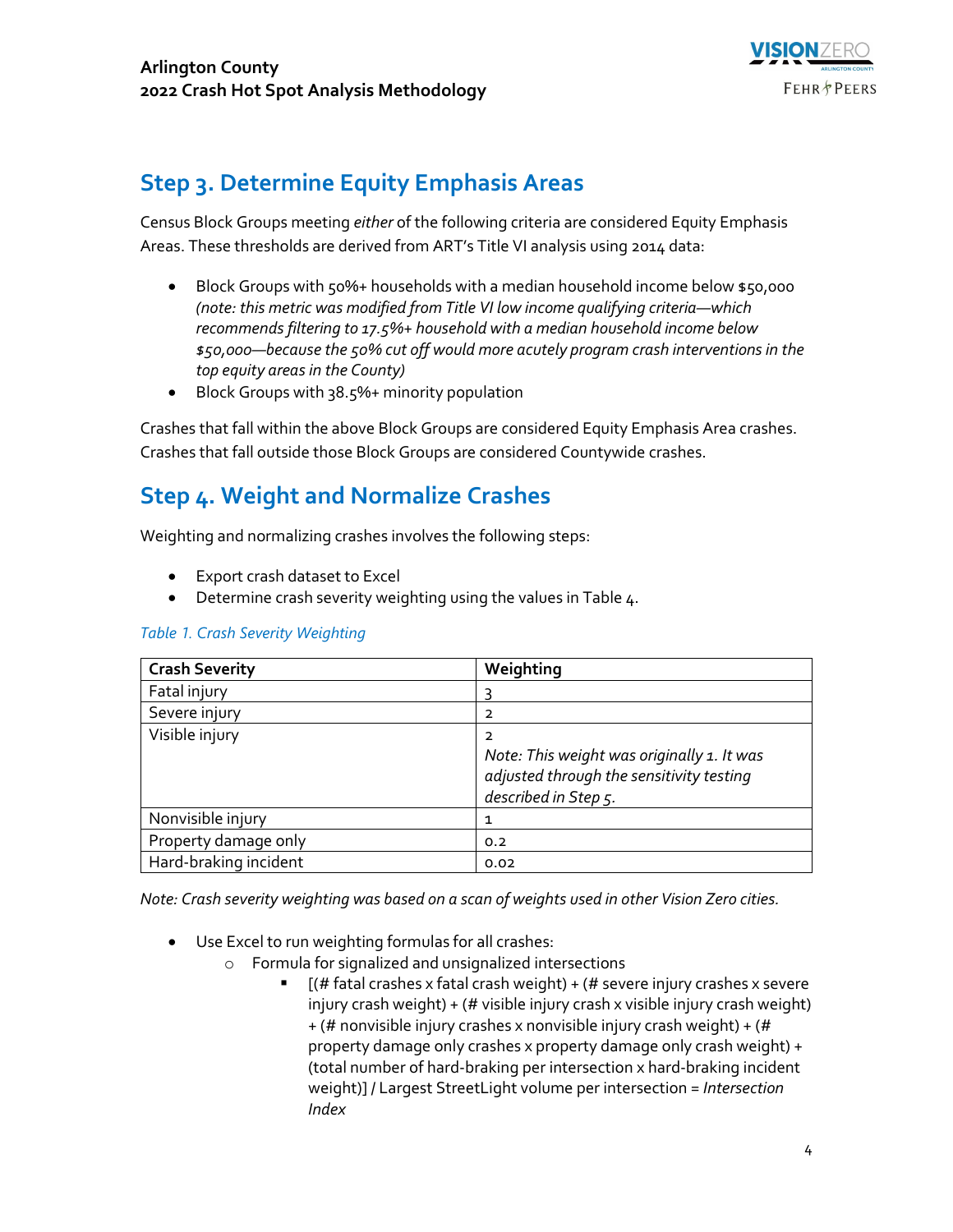

- o Formula for midblock locations
	- $[(# of fatal crashes x fatal crash weak)$  weight/StreetLight volume per crash location)+ (# of severe crashes x severe crash weight/StreetLight volume per crash location) + (continued for each crash severity type within each midblock location) + ([total hard-braking within segment x hard-braking incident weight]/StreetLight Volume)] / length of midblock street centerline segment = *Midblock Index*
- In Excel, run formulas to determine index for each of the following areas:
	- o Countywide
		- All crashes
		- Pedestrian crashes
		- Bike crashes
	- o Equity Emphasis Areas
		- All crashes
		- Pedestrian crashes
		- Bike crashes
- QA/QC Excel formulas and outputs for accuracy

# **Step 5. Conduct Sensitivity Testing**

The 2016 – 2020 Crash Hot Spot analysis was the County's first attempt to apply weighting and normalization. A sensitivity test was conducted to ensure that weighting and normalization factors were not creating unwanted distortion in the hot spot selection process:

- Duplicate the crash data Excel spreadsheet to test the sensitivity of different weighting/normalization factors on the number, type, and severity of crashes per location
- Use the sensitivity testing spreadsheet to determine the top 20 crash locations and evaluate how scoring changes if visible injury crashes are changed from 1 to 2, and how StreetLight traffic volume estimates impact the index score
	- $\circ$  The outcome of the sensitivity testing was to keep the volume estimates in the formulas and adjust the weighting for visible injury crashes from 1 to 2
	- o This process also informed the decision to break midblock crashes into two subgroups: midblock and ramp
- The sensitivity testing informed the final hot spot inclusion criteria per location type:
	- o *Exclude* any location with *fewer than 5 vehicle-only crashes* over the five-year period
	- o *Exclude* any location with *fewer than 3 pedestrian crashes* over the five-year period
	- o *Exclude* any location with *fewer than 2 bike crashes* over the five-year period
	- o *Include* any location that does not meet the crash threshold but has *100+ hardbraking events*